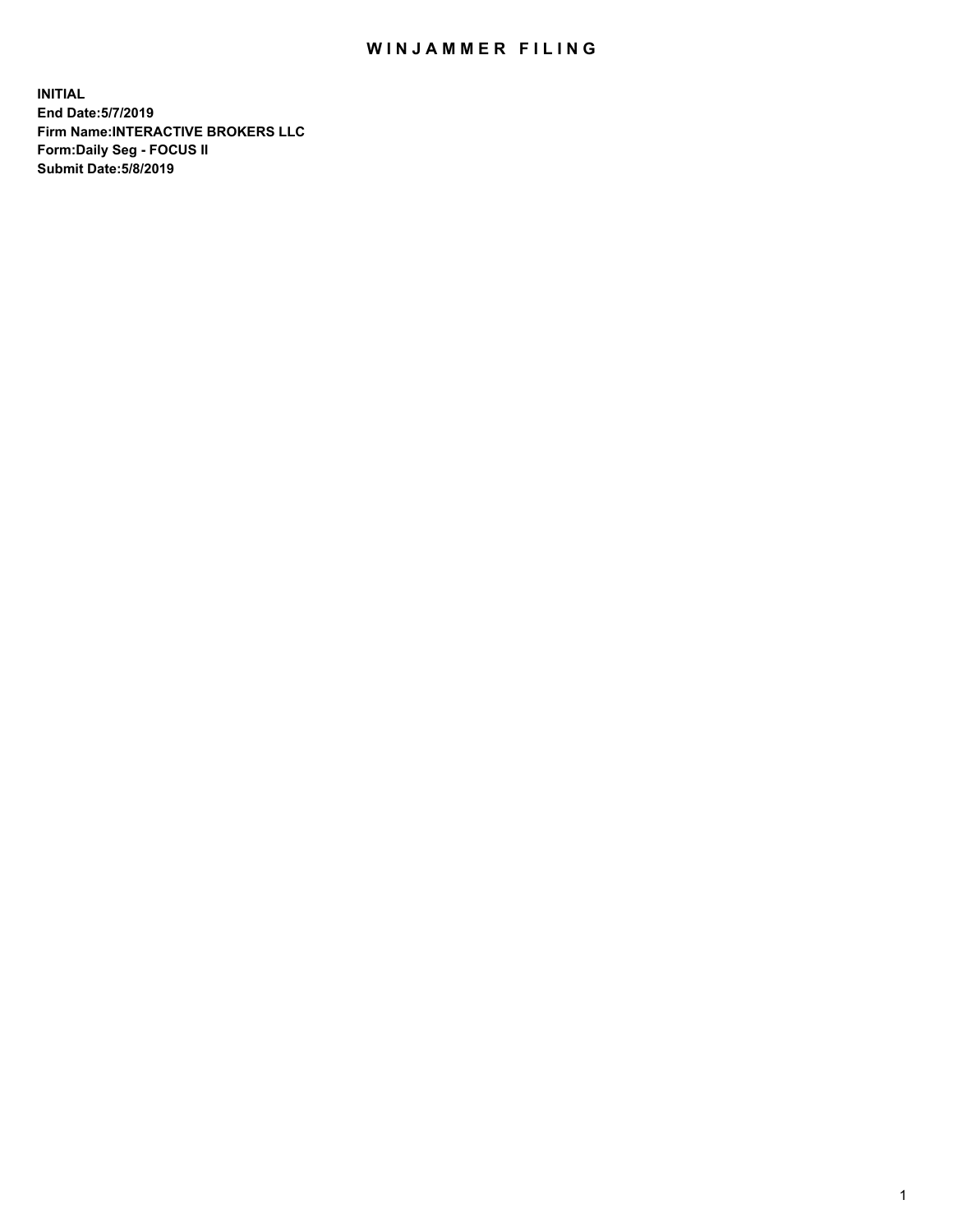**INITIAL End Date:5/7/2019 Firm Name:INTERACTIVE BROKERS LLC Form:Daily Seg - FOCUS II Submit Date:5/8/2019 Daily Segregation - Cover Page**

| Name of Company                                                                                                                                                                                                                                                                                                                | <b>INTERACTIVE BROKERS LLC</b>                                                      |
|--------------------------------------------------------------------------------------------------------------------------------------------------------------------------------------------------------------------------------------------------------------------------------------------------------------------------------|-------------------------------------------------------------------------------------|
| <b>Contact Name</b>                                                                                                                                                                                                                                                                                                            | James Menicucci                                                                     |
| <b>Contact Phone Number</b>                                                                                                                                                                                                                                                                                                    | 203-618-8085                                                                        |
| <b>Contact Email Address</b>                                                                                                                                                                                                                                                                                                   | jmenicucci@interactivebrokers.c<br>om                                               |
| FCM's Customer Segregated Funds Residual Interest Target (choose one):<br>a. Minimum dollar amount: ; or<br>b. Minimum percentage of customer segregated funds required:% ; or<br>c. Dollar amount range between: and; or<br>d. Percentage range of customer segregated funds required between:% and%.                         | $\overline{\mathbf{0}}$<br>$\overline{\mathbf{0}}$<br>155,000,000 245,000,000<br>00 |
| FCM's Customer Secured Amount Funds Residual Interest Target (choose one):<br>a. Minimum dollar amount: ; or<br>b. Minimum percentage of customer secured funds required:% ; or<br>c. Dollar amount range between: and; or<br>d. Percentage range of customer secured funds required between:% and%.                           | $\overline{\mathbf{0}}$<br>$\pmb{0}$<br>80,000,000 120,000,000<br>00                |
| FCM's Cleared Swaps Customer Collateral Residual Interest Target (choose one):<br>a. Minimum dollar amount: ; or<br>b. Minimum percentage of cleared swaps customer collateral required:% ; or<br>c. Dollar amount range between: and; or<br>d. Percentage range of cleared swaps customer collateral required between:% and%. | $\overline{\mathbf{0}}$<br>$\underline{\mathbf{0}}$<br>0 <sub>0</sub><br>00         |

Attach supporting documents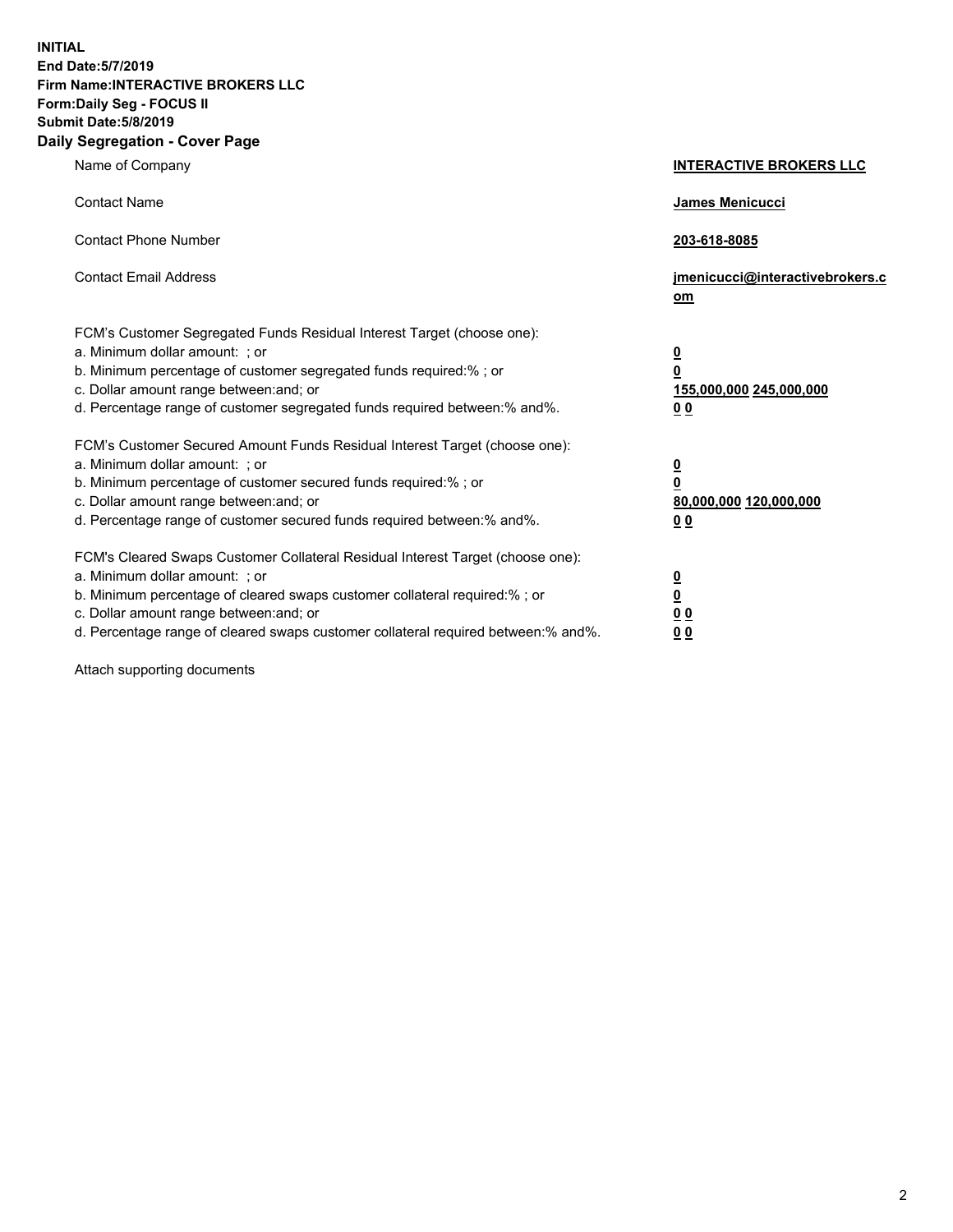## **INITIAL End Date:5/7/2019 Firm Name:INTERACTIVE BROKERS LLC Form:Daily Seg - FOCUS II Submit Date:5/8/2019 Daily Segregation - Secured Amounts**

|                | Dany Ocgregation - Occarea Anioants                                                         |                                                     |
|----------------|---------------------------------------------------------------------------------------------|-----------------------------------------------------|
|                | Foreign Futures and Foreign Options Secured Amounts                                         |                                                     |
|                | Amount required to be set aside pursuant to law, rule or regulation of a foreign            | $0$ [7305]                                          |
|                | government or a rule of a self-regulatory organization authorized thereunder                |                                                     |
| 1.             | Net ledger balance - Foreign Futures and Foreign Option Trading - All Customers             |                                                     |
|                | A. Cash                                                                                     | 432,450,228 [7315]                                  |
|                | B. Securities (at market)                                                                   | $0$ [7317]                                          |
| 2.             | Net unrealized profit (loss) in open futures contracts traded on a foreign board of trade   | 5,586,995 [7325]                                    |
| 3.             | Exchange traded options                                                                     |                                                     |
|                | a. Market value of open option contracts purchased on a foreign board of trade              | <b>51,563</b> [7335]                                |
|                | b. Market value of open contracts granted (sold) on a foreign board of trade                | -7,833 [7337]                                       |
| 4.             | Net equity (deficit) (add lines 1. 2. and 3.)                                               | 438,080,953 [7345]                                  |
| 5.             | Account liquidating to a deficit and account with a debit balances - gross amount           | 8,823 [7351]                                        |
|                | Less: amount offset by customer owned securities                                            | 0 [7352] 8,823 [7354]                               |
| 6.             | Amount required to be set aside as the secured amount - Net Liquidating Equity              | 438,089,776 [7355]                                  |
|                | Method (add lines 4 and 5)                                                                  |                                                     |
| 7.             | Greater of amount required to be set aside pursuant to foreign jurisdiction (above) or line | 438,089,776 [7360]                                  |
|                | 6.                                                                                          |                                                     |
|                | FUNDS DEPOSITED IN SEPARATE REGULATION 30.7 ACCOUNTS                                        |                                                     |
| $\mathbf{1}$ . | Cash in banks                                                                               |                                                     |
|                | A. Banks located in the United States                                                       | 72,186,087 [7500]                                   |
|                | B. Other banks qualified under Regulation 30.7                                              | 0 [7520] 72,186,087 [7530]                          |
| 2.             | Securities                                                                                  |                                                     |
|                | A. In safekeeping with banks located in the United States                                   | 412,698,380 [7540]                                  |
|                | B. In safekeeping with other banks qualified under Regulation 30.7                          | 0 [7560] 412,698,380 [7570]                         |
| 3.             | Equities with registered futures commission merchants                                       |                                                     |
|                | A. Cash                                                                                     | $0$ [7580]                                          |
|                | <b>B.</b> Securities                                                                        | $0$ [7590]                                          |
|                | C. Unrealized gain (loss) on open futures contracts                                         | $0$ [7600]                                          |
|                | D. Value of long option contracts                                                           | $0$ [7610]                                          |
|                | E. Value of short option contracts                                                          | 0 [7615] 0 [7620]                                   |
| 4.             | Amounts held by clearing organizations of foreign boards of trade                           |                                                     |
|                | A. Cash                                                                                     | $0$ [7640]                                          |
|                | <b>B.</b> Securities                                                                        | $0$ [7650]                                          |
|                | C. Amount due to (from) clearing organization - daily variation                             | $0$ [7660]                                          |
|                | D. Value of long option contracts                                                           | $0$ [7670]                                          |
|                | E. Value of short option contracts                                                          | 0 [7675] 0 [7680]                                   |
| 5.             | Amounts held by members of foreign boards of trade                                          |                                                     |
|                | A. Cash                                                                                     | 84,883,748 [7700]                                   |
|                | <b>B.</b> Securities                                                                        | $0$ [7710]                                          |
|                | C. Unrealized gain (loss) on open futures contracts                                         | -2,894,649 [7720]                                   |
|                | D. Value of long option contracts                                                           | 51,563 [7730]                                       |
|                | E. Value of short option contracts                                                          | <mark>-7,833</mark> [7735] <b>82,032,829</b> [7740] |
| 6.             | Amounts with other depositories designated by a foreign board of trade                      | 0 [7760]                                            |
| 7.             | Segregated funds on hand                                                                    | $0$ [7765]                                          |
| 8.             | Total funds in separate section 30.7 accounts                                               | 566,917,296 [7770]                                  |
| 9.             | Excess (deficiency) Set Aside for Secured Amount (subtract line 7 Secured Statement         | 128,827,520 [7380]                                  |
|                | Page 1 from Line 8)                                                                         |                                                     |
| 10.            | Management Target Amount for Excess funds in separate section 30.7 accounts                 | 80,000,000 [7780]                                   |
| 11.            | Excess (deficiency) funds in separate 30.7 accounts over (under) Management Target          | 48,827,520 [7785]                                   |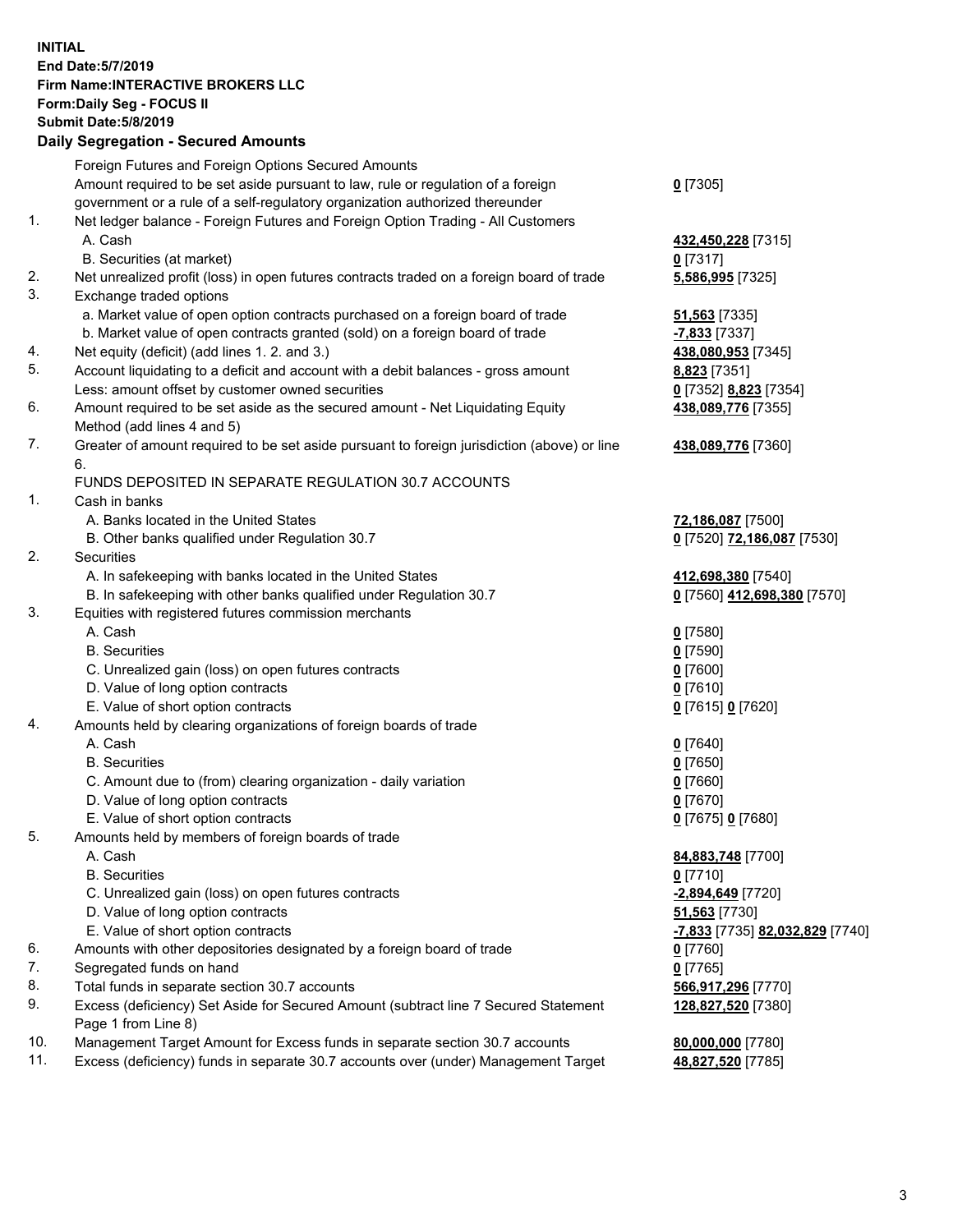**INITIAL End Date:5/7/2019 Firm Name:INTERACTIVE BROKERS LLC Form:Daily Seg - FOCUS II Submit Date:5/8/2019 Daily Segregation - Segregation Statement** SEGREGATION REQUIREMENTS(Section 4d(2) of the CEAct) 1. Net ledger balance A. Cash **3,799,364,786** [7010] B. Securities (at market) **0** [7020] 2. Net unrealized profit (loss) in open futures contracts traded on a contract market **-3,840,209** [7030] 3. Exchange traded options A. Add market value of open option contracts purchased on a contract market **166,082,554** [7032] B. Deduct market value of open option contracts granted (sold) on a contract market **-266,556,663** [7033] 4. Net equity (deficit) (add lines 1, 2 and 3) **3,695,050,468** [7040] 5. Accounts liquidating to a deficit and accounts with debit balances - gross amount **1,213,414** [7045] Less: amount offset by customer securities **0** [7047] **1,213,414** [7050] 6. Amount required to be segregated (add lines 4 and 5) **3,696,263,882** [7060] FUNDS IN SEGREGATED ACCOUNTS 7. Deposited in segregated funds bank accounts A. Cash **545,117,066** [7070] B. Securities representing investments of customers' funds (at market) **2,186,074,420** [7080] C. Securities held for particular customers or option customers in lieu of cash (at market) **0** [7090] 8. Margins on deposit with derivatives clearing organizations of contract markets A. Cash **3,284,586** [7100] B. Securities representing investments of customers' funds (at market) **1,259,673,366** [7110] C. Securities held for particular customers or option customers in lieu of cash (at market) **0** [7120] 9. Net settlement from (to) derivatives clearing organizations of contract markets **3,629,528** [7130] 10. Exchange traded options A. Value of open long option contracts **165,835,611** [7132] B. Value of open short option contracts **-266,539,925** [7133] 11. Net equities with other FCMs A. Net liquidating equity **0** [7140] B. Securities representing investments of customers' funds (at market) **0** [7160] C. Securities held for particular customers or option customers in lieu of cash (at market) **0** [7170] 12. Segregated funds on hand **0** [7150] 13. Total amount in segregation (add lines 7 through 12) **3,897,074,652** [7180] 14. Excess (deficiency) funds in segregation (subtract line 6 from line 13) **200,810,770** [7190] 15. Management Target Amount for Excess funds in segregation **155,000,000** [7194] **45,810,770** [7198]

16. Excess (deficiency) funds in segregation over (under) Management Target Amount Excess